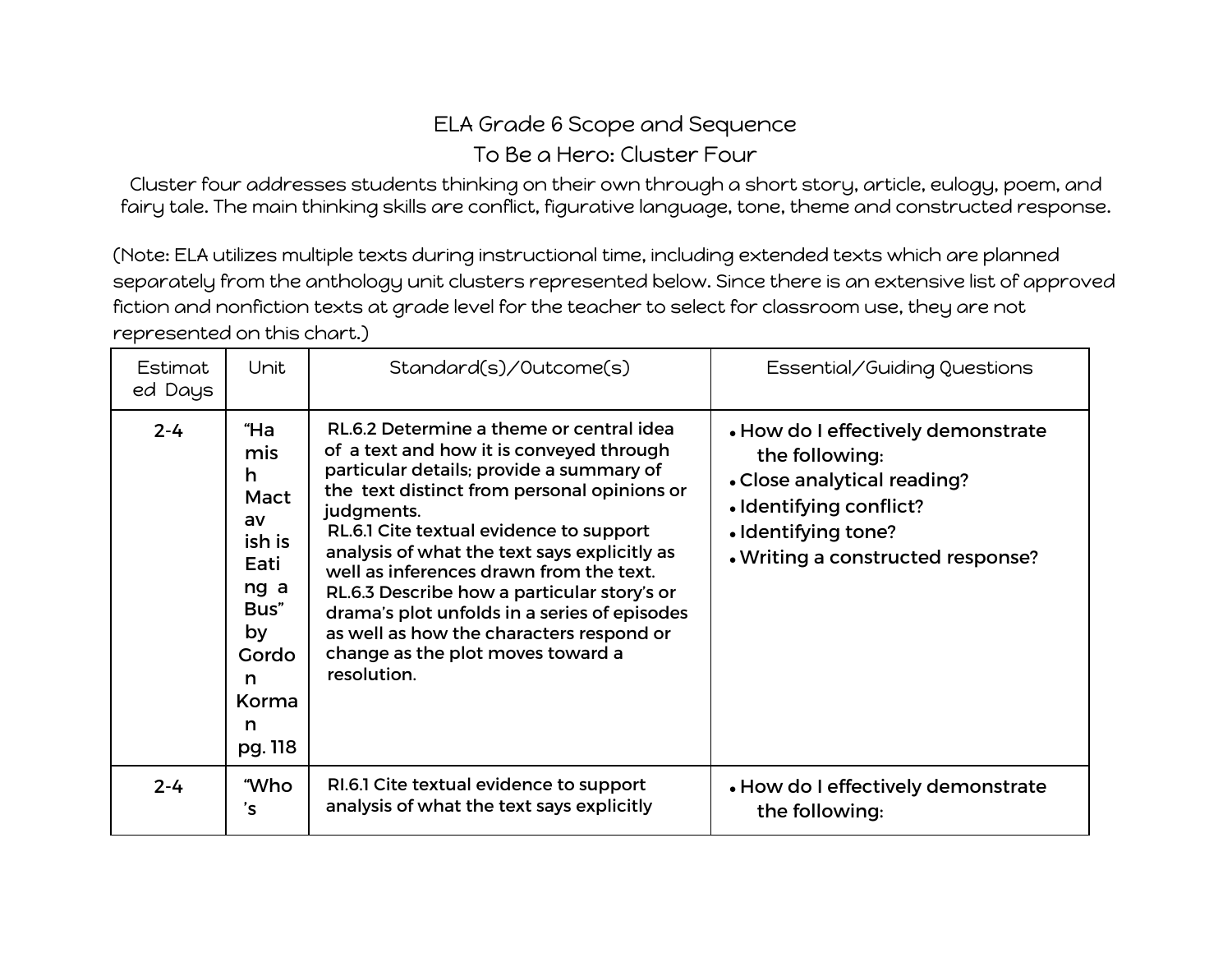| the    | as well as inferences drawn from the |  |
|--------|--------------------------------------|--|
| Greate | text.                                |  |

|         | st of<br>All"<br>by<br>Dani<br>e <sup>1</sup><br>Okre<br>nt<br>pg.<br>130                     | RI.6.2 Determine the central idea of a<br>text and how it is conveyed through<br>particular details; provide a summary of<br>the text distinct from personal opinions<br>or<br>judgments.<br>RI.6.8 Trace and evaluate the argument<br>and specific claims in a text, distinguishing<br>claims that are supported by reason and<br>evidence from claims that are not.<br>W.6.7 Conduct short research projects<br>to answer a question, drawing on<br>several sources and refocusing the<br>inquiry when appropriate. | • Close analytical reading?<br>• Supporting a claim?<br>. Writing a constructed response?                                                                      |
|---------|-----------------------------------------------------------------------------------------------|-----------------------------------------------------------------------------------------------------------------------------------------------------------------------------------------------------------------------------------------------------------------------------------------------------------------------------------------------------------------------------------------------------------------------------------------------------------------------------------------------------------------------|----------------------------------------------------------------------------------------------------------------------------------------------------------------|
| $2 - 4$ | "Dr.<br>Mart<br>in<br>Luth<br>er<br>King<br>Jr." by<br>David<br><b>Dinkin</b><br>S<br>pg. 132 | RL.6.4 Determine the meaning of words<br>and phrases as they are used in a text,<br>including figurative and connotative<br>meanings; analyze the impact of a specific<br>word choice on meaning and tone.                                                                                                                                                                                                                                                                                                            | • How do I effectively demonstrate<br>the following:<br>• Close analytical reading?<br>• Identifying figurative language?<br>. Writing a constructed response? |
| $2 - 4$ | "Visib                                                                                        | W.6.3 Write narratives to develop real or                                                                                                                                                                                                                                                                                                                                                                                                                                                                             | • How do I effectively demonstrate                                                                                                                             |